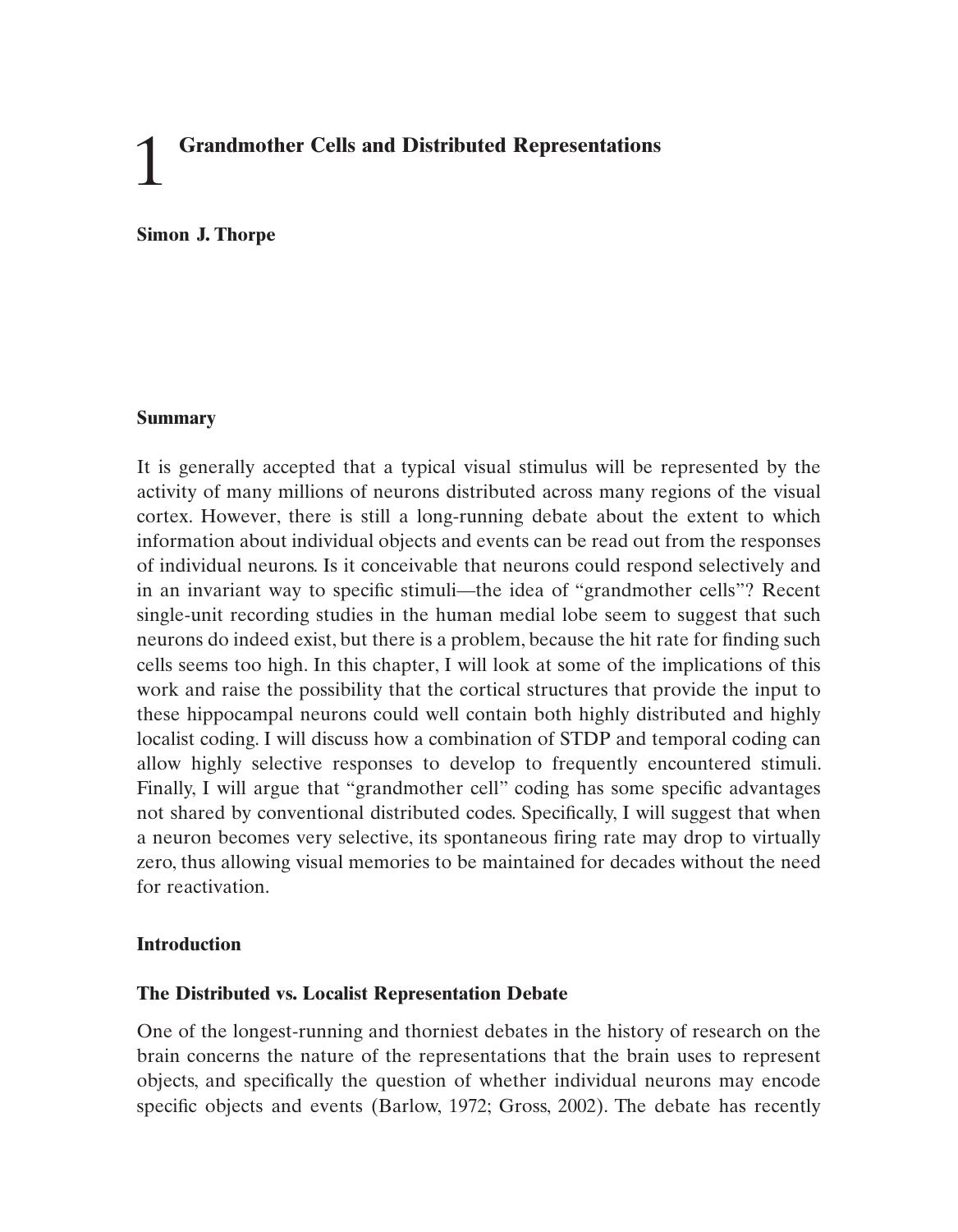received new impetus, with the publication of a significant review paper by Jeff Bowers (Bowers, 2009), which has been followed by a series of commentaries (Plaut and McClelland, 2010; Quiroga and Kreiman, 2010). In addition, there have been a series of fascinating studies on single-unit responses from the human medial temporal lobe that have raised numerous questions about the link between single-unit activity and perception (Quian Quiroga et al., 2005). There is clearly something special that happens when we recognize a familiar visual stimulus. Virtually any such visual stimulus will doubtless activate millions, maybe hundreds of millions of neurons in our visual system. Many of these are presumably involved in generic processing tasks that will take place irrespective of whether the image is recognized or not. For example, simple cells in V1 will presumably signal the presence of an edge with a particular orientation at a particular point in the visual field, irrespective of whether the corresponding object can be recognized or not. But most scientists would probably accept that at some level in the brain, quite possibly relatively high levels in the visual hierarchy, there are neurons that are directly involved in encoding the presence of the object. The debate concerns the way in which those neurons do the encoding. One view, currently quite popular among scientists, is that the representation at the neuronal level is distributed across large numbers of neurons, none of which needs to be specifically tuned to a particular object. At the other extreme, some researchers have proposed that for some highly familiar objects, there may be neurons that respond very selectively to that object—a view often jokingly referred to as "grandmother cell" coding.

This difference between "local" and "distributed" coding models has become a very hot topic in recent years, partly because there have been a number of reports of single neurons that have been recorded from the medial temporal lobe of human patients undergoing presurgical investigations for the treatment of intractable epilepsy. At first glance, some of these cells seem to have many of the properties that one might expect to find if grandmother cell coding was true. But, as some of the authors of the studies have pointed out, there are a number of puzzling features about these cells that do not seem to fit with the simple grandmother cell view. In this chapter, my plan is to look in more detail at some of the issues. I will argue that while the cells reported in the human medial temporal lobe may not be what one would predict for a true localist coding scheme, there may be other explanations of the results. Furthermore, I will argue that there are some good computational arguments for using grandmother cell-like coding in at least some cases. However, I will also argue strongly that there is no requirement to choose in favor of only one type of coding. Rather, as I have argued previously, it is likely that the brain simultaneously uses both highly distributed and localist encoding, quite possibly within the same bit of neocortex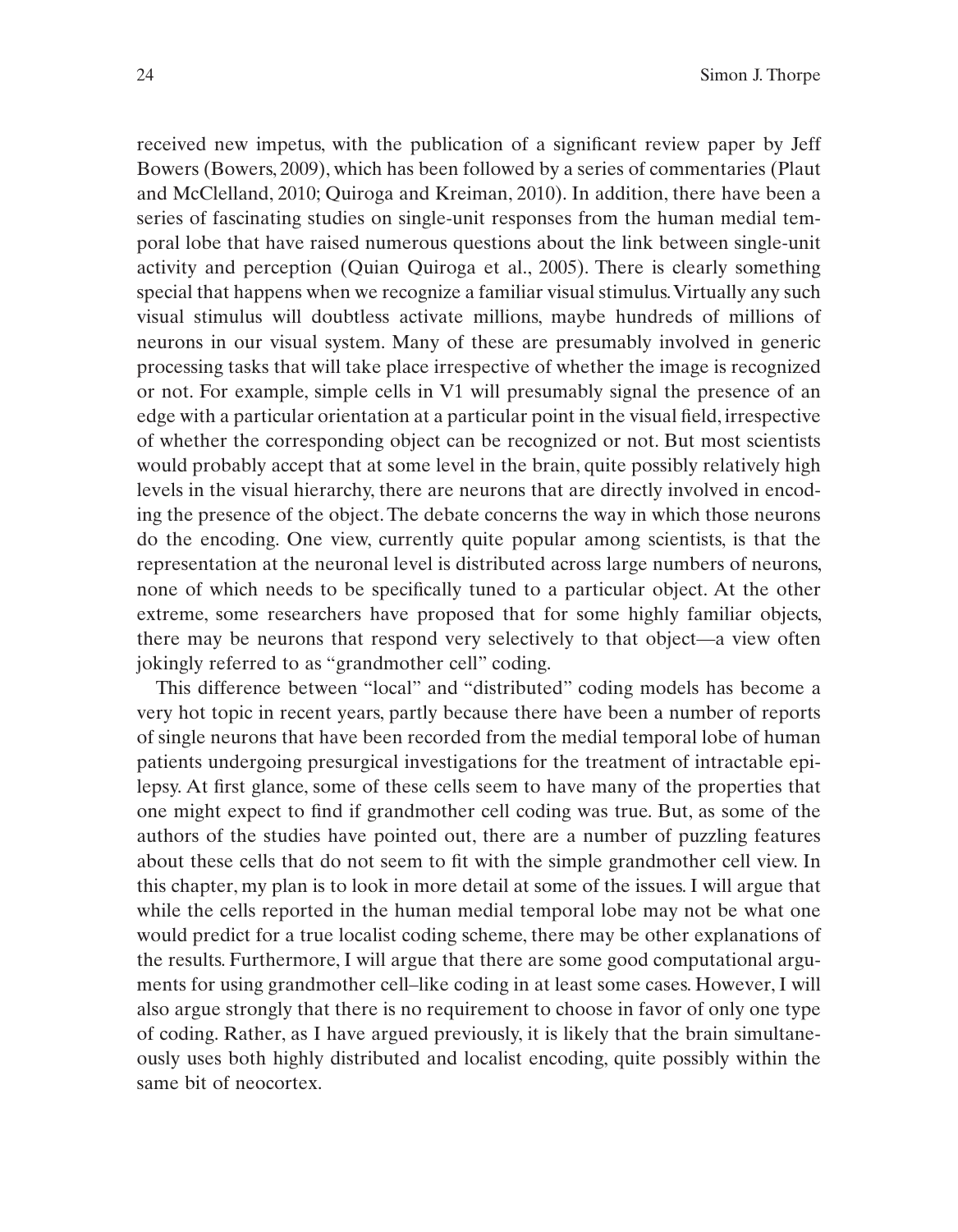#### **A Test Case: Recognition in RSVP Streams**

 To make the nature of the debate clear, consider the following experiment that you can try on yourself by downloading a set of movie files from the following site:  $\langle \text{ftp} \rangle / \langle \text{ftp} \rangle$ www.cerco.ups-tlse.fr/Simon/Movies>. Each movie sequence is a string of highly varied photographs of animals drawn from a range of sources that are presented in a Rapid Serial Visual Presentation (RSVP) sequence at 10 frames per second. Ever since the classic studies of Molly Potter in the 1970s, we have known that our visual systems can process images at this rate and that we can spot a particular target image (such as a "boat" or a "baby") very effectively under such conditions, even when only a verbal description of the stimulus is provided (Potter, 1975, 1976). In the case of the demo sequences, all the images are of animals except one, and the task is to report whatever image in the sequence does not fit. Whenever I have shown the first example sequence during lectures, almost everyone will immediately notice that the sequence contains an image of Mona Lisa. In a sense, the fact that Mona Lisa is easy to spot may not be that surprising, since it is effectively one of the most familiar images in Western civilization. Each of us has almost certainly seen it hundreds if not thousands of times. And, given that it is a 2D painting, the visual pattern that it produces on our retina is relatively stable with changes of viewing angle. Size is certainly not prespecified, since we can recognize the Mona Lisa at essentially any scale, but relative to most 3D objects that we encounter, its appearance is nevertheless relatively standardized, making it possible to imagine that recognition could be achieved with a relatively simple "pattern-matching" approach. However, by looking at the other movies, you will be convinced, I hope, that this sort of effortless recognition occurs for many other types of object. For example, one of the sequences contains a photograph of the Statue of Liberty. Again, almost every one will notice its presence in the sequence of images, despite the fact that (unlike Mona Lisa), there are effectively an infinite number of different viewing angles that would work. This certainly makes life harder for the recognition mechanism that is being used by the visual system. In another of the sequences, there is a scene from a restaurant with someone dressed up as Mickey Mouse. Again, a remarkably high number of people who see the sequence will immediately report that they saw Mickey Mouse, even though they had no reason to expect such an image. Indeed, the other "distractor" images in the sequence are all animals, and in a sense, so is Mickey Mouse (albeit a somewhat special one). Why then, do people almost invariably notice the intruder in the sequence? My personal view is that they notice such intruders because some sort of high-level representation is activated in the brain, and that this representation gets noticed because it does not fi t with the rest of the context.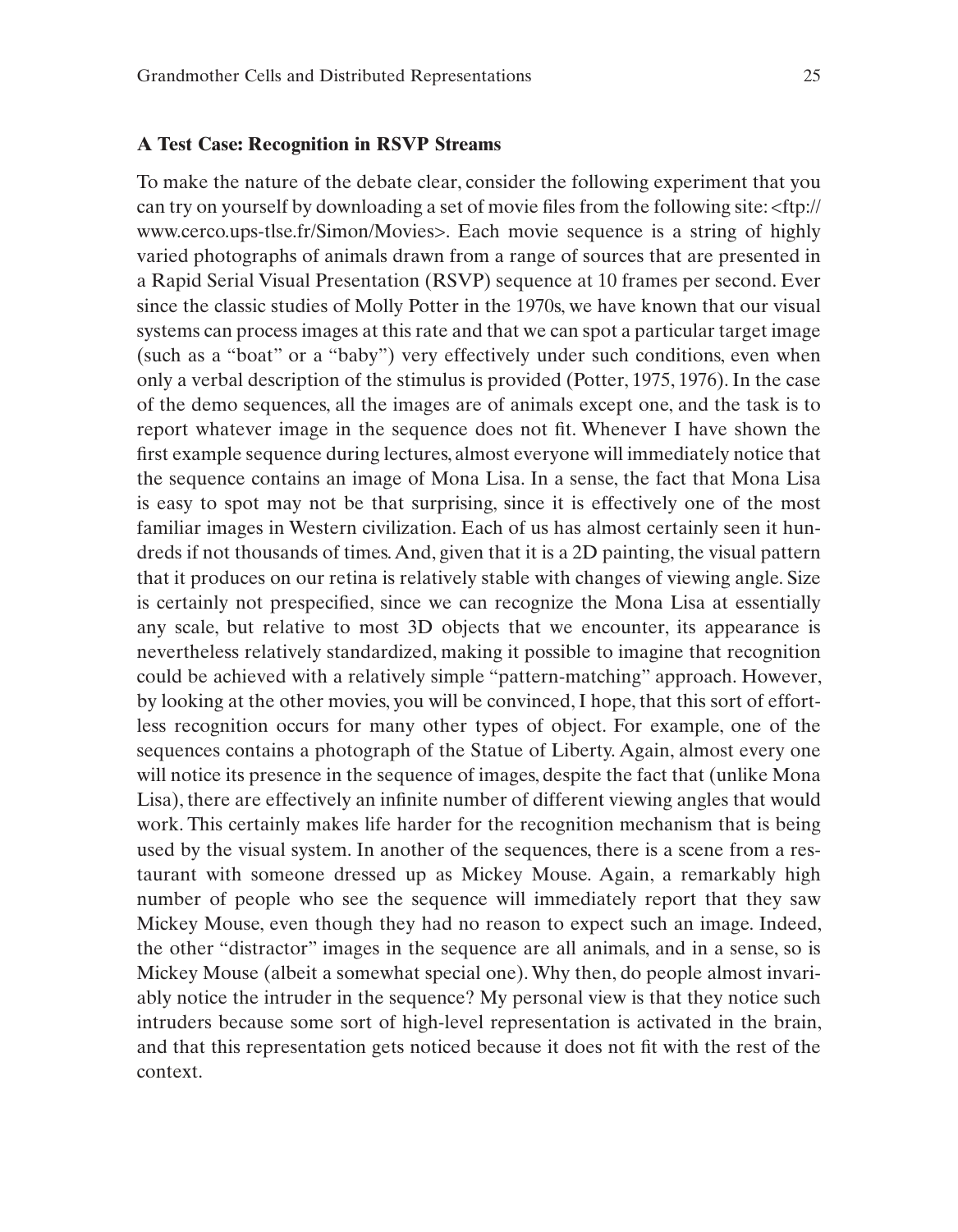There are a number of points that we can make on the basis of this sort of demonstration. One point concerns the question of whether all the images in the sequence need to be processed fully by the visual system, or whether it might be sufficient to only process the one (Mona Lisa, Statue of Liberty, or Mickey Mouse) that we actually notice. This seems to me to be very implausible. It is not because the other twenty or thirty images in the sequence presented at ten images per second cannot be reliably reported that they were not fully processed. Indeed, it seems difficult to imagine how the brain could determine whether any particular image in the sequence was worth noticing without processing them all fully. Rather, it seems more likely that all the images are being processed and that the intelligence of our visual system is demonstrated by the fact that we are automatically able to determine whether or not a particular image is sufficiently important to merit being made the center of attention.

#### **Some Distinctions**

 A key issue that I want to address here concerns the nature of the neural representations that are activated in such a situation. A first point to make is that there are good reasons to believe that the brain could potentially use a complete range of representational schemes. Consider a classic 3-layer neural network architecture composed of a layer of input units, a layer of output units, and between them a layer of so-called hidden units. To make the problem clear, imagine that the input layer corresponds to a simple  $8 \times 8$  retina, and the output layer corresponds to a set of 128 responses, with one response for each of the 128 members of the ASCII character set (see figure 1.1). The desired input-output function is to generate the appropriate output when a particular character is presented on the " retina. " Theoretical studies have shown that with sufficient units in the hidden layer, such a system can implement any arbitrary input function, but there are many different ways in which the function could be implemented at the level of the hidden units. One would be to use just 7 hidden units and the 7-bit ASCII code, illustrated in figure 1.1. This is a perfect illustration of a completely distributed coding strategy, since to know what is being represented, it is necessary to know the state of all 7 hidden units. None of the units actually "means" anything on its own, and an experimenter who was recording the response of any of the neurons to changing inputs would be unable to make sense of why the neuron was active for any given stimulus, because effectively, the assignment of each neuron to the set of stimuli is arbitrary. Each unit will be active for 50 percent of the input patterns, which means that the coding is in fact very efficient. Indeed, that is precisely why the ASCII code was chosen as a way to encode text based information within computers. Note also, that there are a very large number of different ways in which the 7 units could be used to represent all 128 characters — each is effectively as good as any other.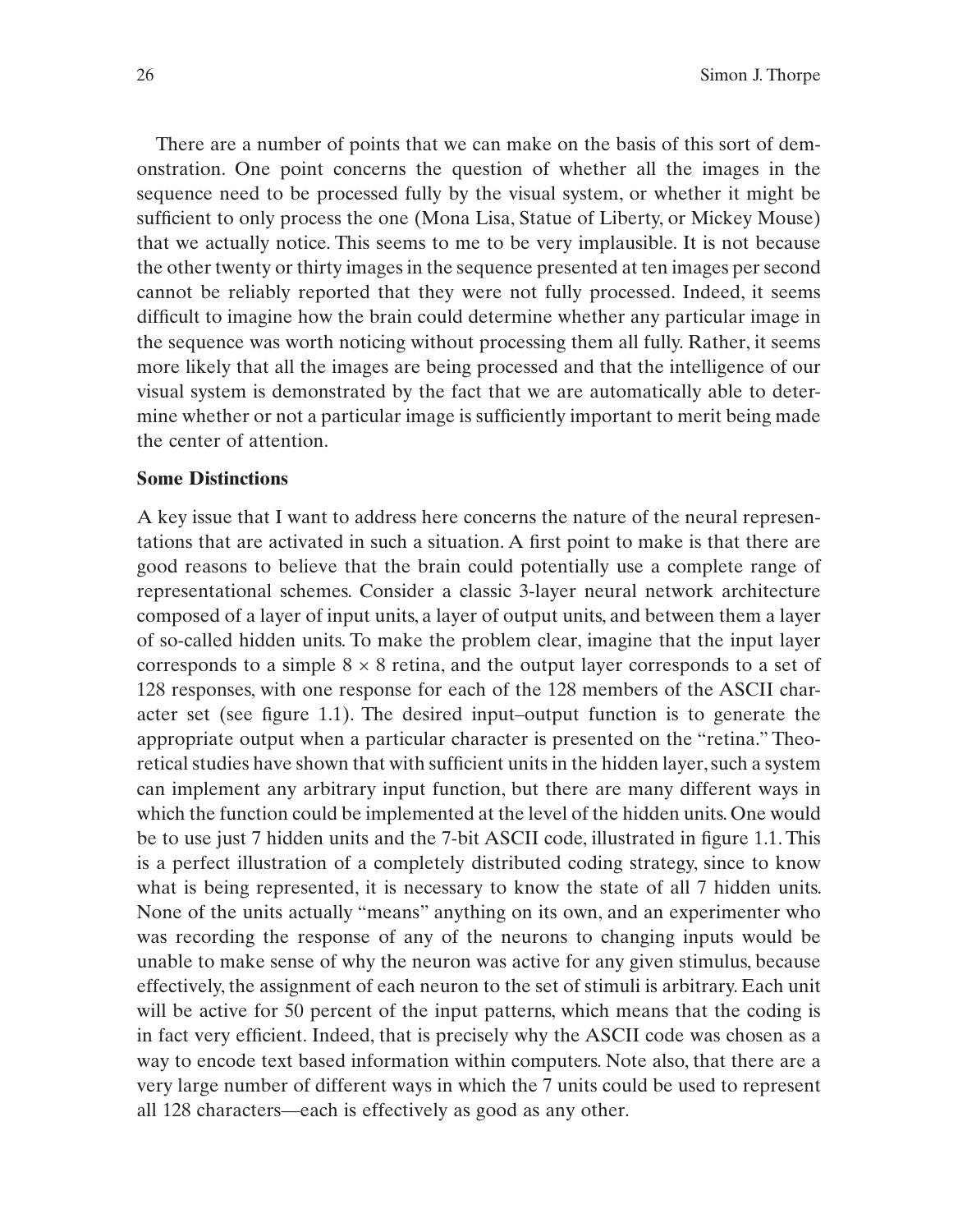

#### **Figure 1.1**

 Distributed coding in the ASCII code. Each of the seven units in the hidden layer participates to the coding of one of the 128 characters in the ASCII set. However, none of these units has activity that is specifically related to any particular stimulus.

 At the other end of the spectrum, one could imagine a hidden layer with 128 units, one for each of the characters in the set. For any one input pattern, only one of the units need be active. This would be an example of extreme localist coding effectively corresponding to grandmother cell coding. Clearly, both extremes of representation could potentially be used for representation at the neuronal level. Is there any way of deciding which if any of these different schemes is actually used in the brain?

#### **Reading out from Distributed Representations**

 The distinction between distributed and grandmother cell – based representations has become an increasingly hot issue in recent years for a number of reasons. One is that recent advances in multivoxel-based analysis of fMRI data mean that it has been possible to show how, using the distributed pattern of activity over a large number of voxels, one can make inferences about the stimulus identity and category. Such data provide a very clear demonstration that information can indeed be extracted from the distributed pattern of activity within a cortical region. This has been demonstrated using fMRI voxel activation levels (Kriegeskorte et al., 2007) but more recently, the approach has been extended to recordings from intracerebral electrodes in epileptic patients (Liu et al., 2009), as well as to single-unit recording studies from both monkey inferotemporal cortex (Kiani et al., 2007) and the medial temporal lobe in humans (Quian Quiroga et al., 2007). One particularly significant aspect of this sort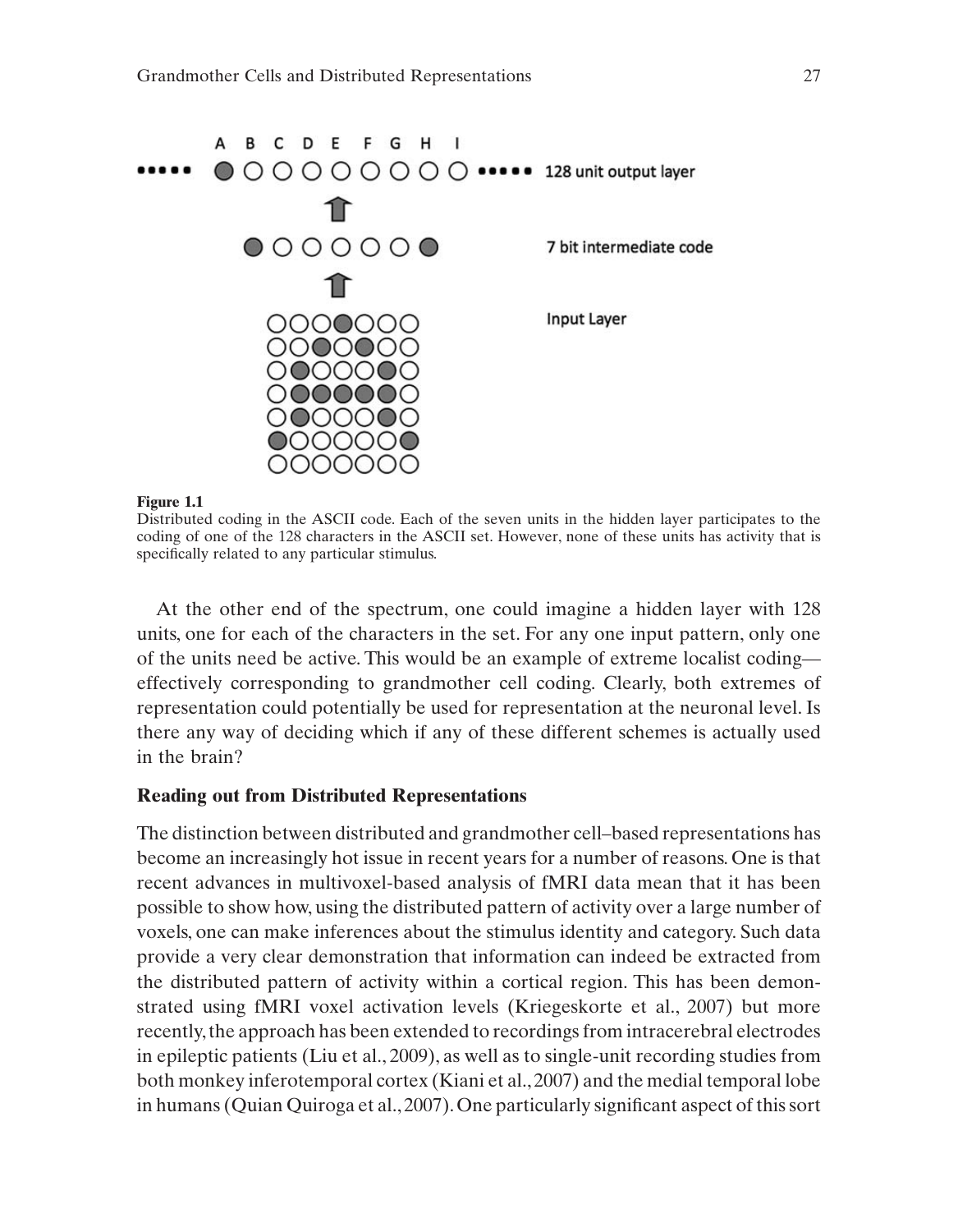of work is that the decoding strategies used, although sophisticated, do not require the existence of mechanisms that could not be implemented with relatively simple neural circuits. Suppose that it can be demonstrated that by applying a classification algorithm to the activation levels of a few hundred voxels in some part of the ventral processing pathway it is possible to make some judgment about the stimulus — for example, whether or not a face is present, and maybe even whether the face is familiar or not. If the classification procedure could be implemented using a neural circuit, then it follows that the brain could also derive the same information simply by forwarding the same pattern of activation to another brain area where neurons could potentially learn to make the same distinction. It might also be that individual neurons within the region would also be in a position to learn to make the same categorical distinctions. In this case, the " readout " neurons would show a more local representation, as is the case for the third layer in figure 1.1.

 Does the fact that it is possible to extract information from the activity patterns of large numbers of neurons (Quian Quiroga and Panzeri, 2009) mean that there is no need for the brain to make information explicit at the level of individual cells? In other words, does this recent work actually allow us to say anything about whether or not grandmother cells really exist or not?

## **A Highly Specialized Neuron in the Orbitofrontal Cortex**

 One reason why I think one should be careful before assuming that it will be possible to derive all the information needed to interpret the function of a particular brain region from imaging studies comes from my own experience as a doctoral student in Edmund Rolls's lab at Oxford in the late 1970s. We were recording singleunit activity in the monkey orbitofrontal cortex (OFC) using behavioral tasks that we thought were likely to be interesting given the known effects of OFC lesions. Specifically, lesioned animals (and humans) were known to have severe problems in task shifting, for example, when performing visual discrimination tasks with reversals. We therefore explicitly tested this by training monkeys to perform a go/ no-go visual discrimination task for fruit juice reward, and then periodically reversing the rule. Thus, initially the monkey might be responding to a green "go" stimulus and withholding responses to a red "no-go" stimulus. However, we then reversed the contingency with the result that the monkey made one " mistake " and received a drop of saline after responding to the green stimulus. After weeks or months of training, he would immediately reverse his strategy and start responding systematically to the other stimulus, until the next reversal occurred. More than three hundred neurons were recorded during the performance of this reversal task, most of which failed to show any significant activity changes related to the task. However, a handful of cells showed some quite remarkable responses during reversal, and one particular cell showed a quite amazing response, illustrated in figure 1.2 (Thorpe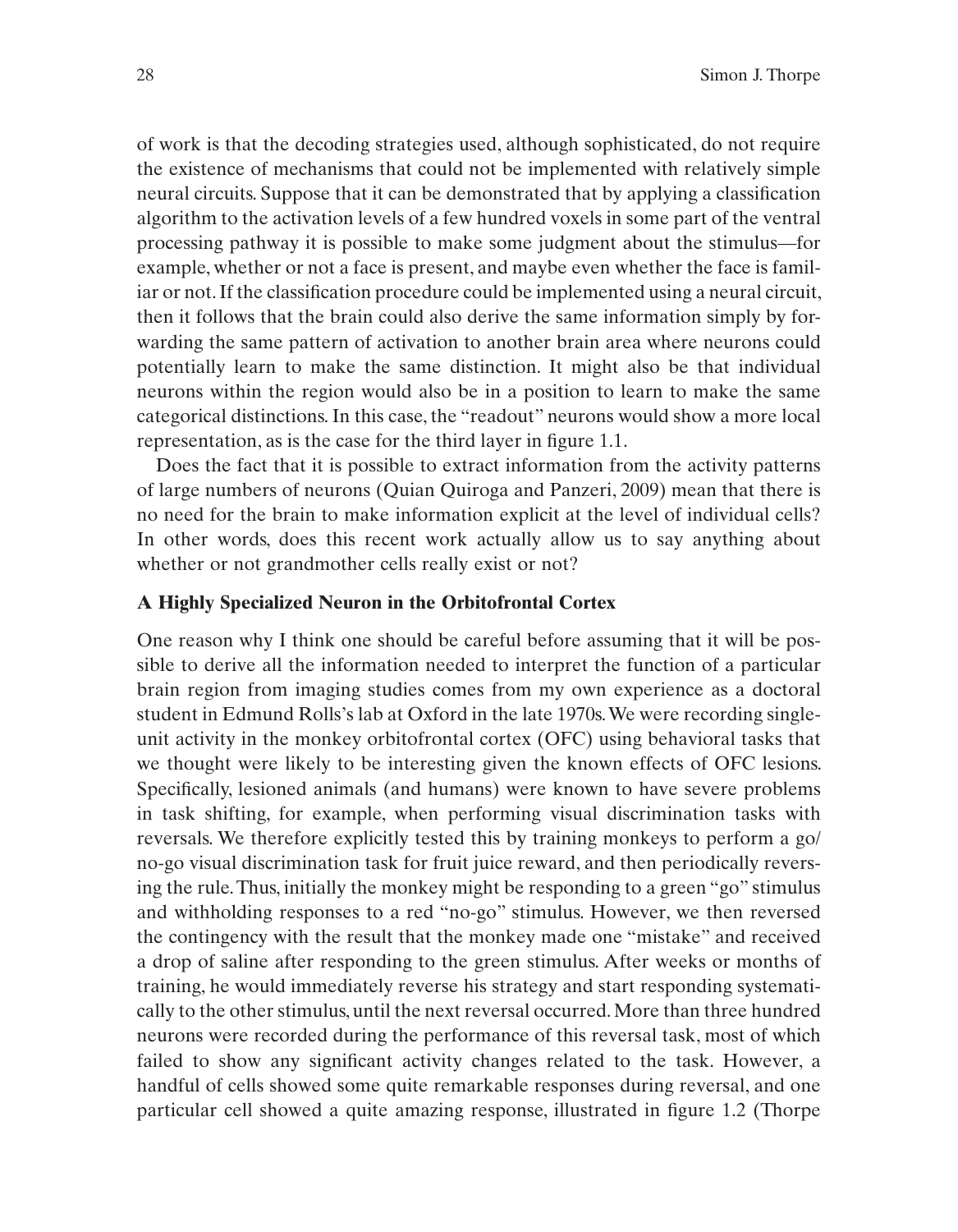

#### **Figure 1.2**

Activity of a single neuron in monkey orbitofrontal cortex with activity very specifically related to reversals in a go/no-go visual discrimination task. On each trial, the monkey is shown one of two different stimuli through a shutter that opens for 1 second. One of the stimuli means that he can lick a tube for fruit juice reward, whereas the other stimulus means that he should not lick in order to avoid receiving saline. Licks are indicated by the inverted triangles. Without warning the meanings of the two stimuli are inverted ("Reversal"), at which point the monkey makes one mistake. This was followed by a strong burst of activity from the neuron that lasted several seconds. A second smaller burst occurred on the next correct trial. Adapted from Thorpe et al. 1983.

et al., 1983). Following each reversal of the rule, the neuron showed a very strong increase in firing rate that lasted for several seconds. There was even a second burst of firing following the first correctly performed trial with the new rule. It is therefore difficult to imagine that the neuron is simply responding to the punishment, or to the making of an error. Rather, the neuron appeared to form part of a highly specific circuit that was specifically related to the performance of the reversal task. Given that the monkey was a true expert at performing the task, having spent months performing such reversals, I cannot help thinking that maybe the existence of such a neuron is a direct reflection of the automaticity of the behavior following training. In the current context, it is particularly important to realize that only one such cell was found out of hundreds recorded. It is therefore relatively unlikely that the activity of the neuron could be seen at the level of more global measures of brain activation, such as event-related potential recording or fMRI. Many other examples of highly specific but rare responses in individual neurons can be found in the literature.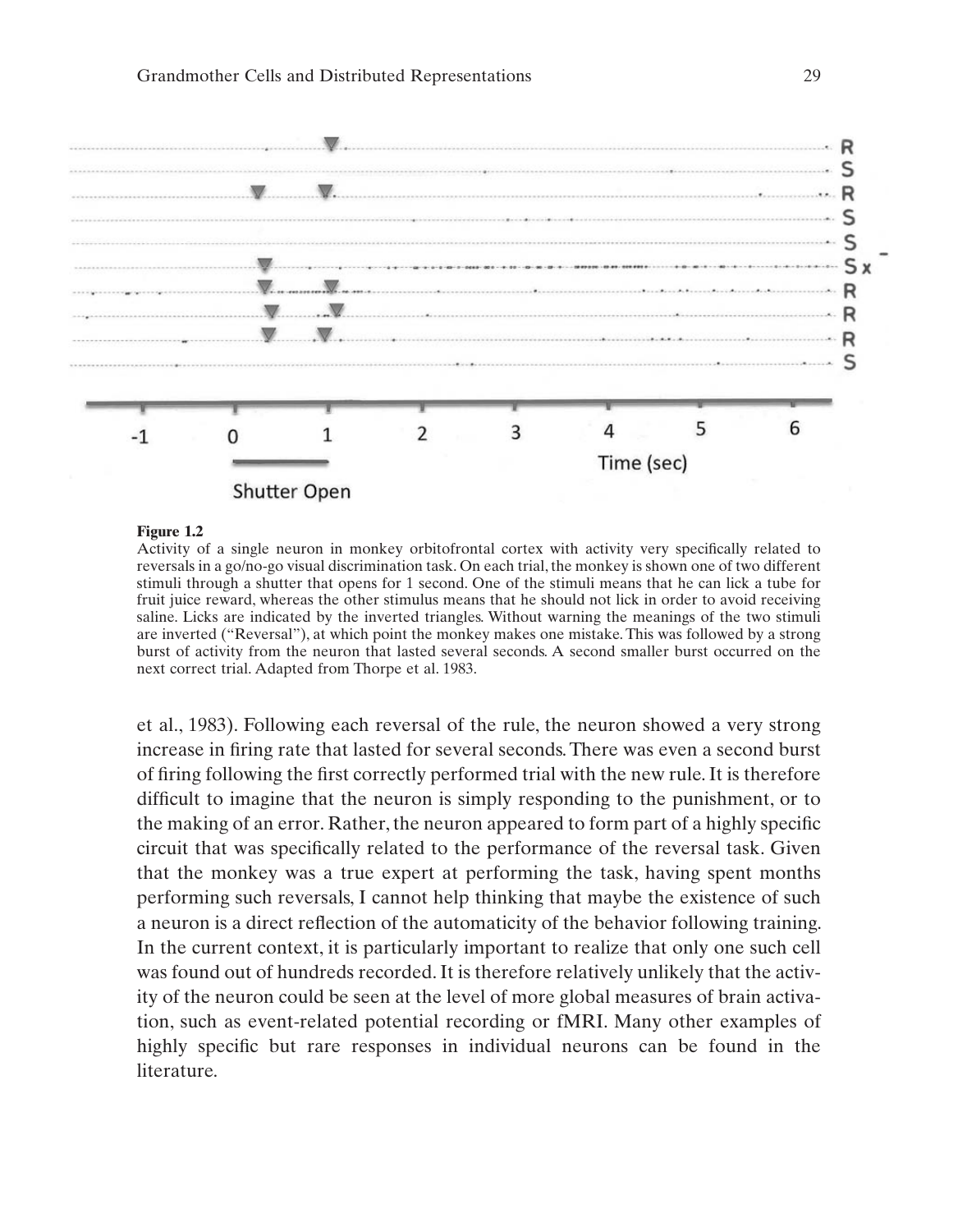#### **The Problem of Inferring Neuronal Selectivity from Global Measures**

The existence of this sort of highly specific, yet rare, neuronal response within a cortical area raises an important issue. Global activity measures certainly provide evidence to support the idea that a particular brain region could be involved in performing a certain cognitive task. However, it is probably impossible to make inferences about the degree of specialization of individual neurons on the basis of these global measures. In principle, one can even imagine a situation where the global activation measures provide no evidence for selectivity whatsoever, and yet where there might still be strong selectivity at the single-unit level. Indeed, the reverse can also be true, since there are cases when there is "global" activity in the absence of spiking activity (Sirotin and Das, 2009).

 Consider some of the very interesting fMRI-based studies that have shown that it is possible to read out the orientation of a grating from the pattern of activation seen across voxels in V1 (Haynes and Rees, 2005; Kamitani and Tong, 2005). Such techniques rely on the existence of the local variations in preferred orientation within V1. While the size of the orientation columns is small relative to the resolution of the fMRI technique, there are nevertheless sufficient variations in local selectivity to allow the technique to be used. However, it is important to realize that it did not have to be that way. If the neurons selective to different orientations were really mixed up completely at the local level, nothing would be visible at the level of the voxels because each voxel would contain neurons coding all the different orientations. Thus, if information can be extracted from looking at the relatively coarse pattern of activity seen in imaging studies, this is certainly compatible with the hypothesis that the structure is involved in the processing of the stimulus attributes. However, the opposite is not true. The absence of differential fMRI activation does not imply that the structure has no role to play.

#### **Grandmother Cells in the Human Medial Temporal Lobe?**

 Having made a few general points about the problems of relating results from imaging studies with responses seen at the single-unit level, I would now like to move on to the interpretation of the fascinating series of papers that have described the responses of single units in the human medial temporal lobe. The studies demonstrate that such neurons can have remarkably invariant responses to a wide range of different stimuli that effectively correspond to the same object or concept. One of the earliest such studies was a paper from 2000 describing neurons that would respond to a wide range of different photographs of animals (Kreiman et al., 2000), but over the past few years we have seen reports of neurons that would respond to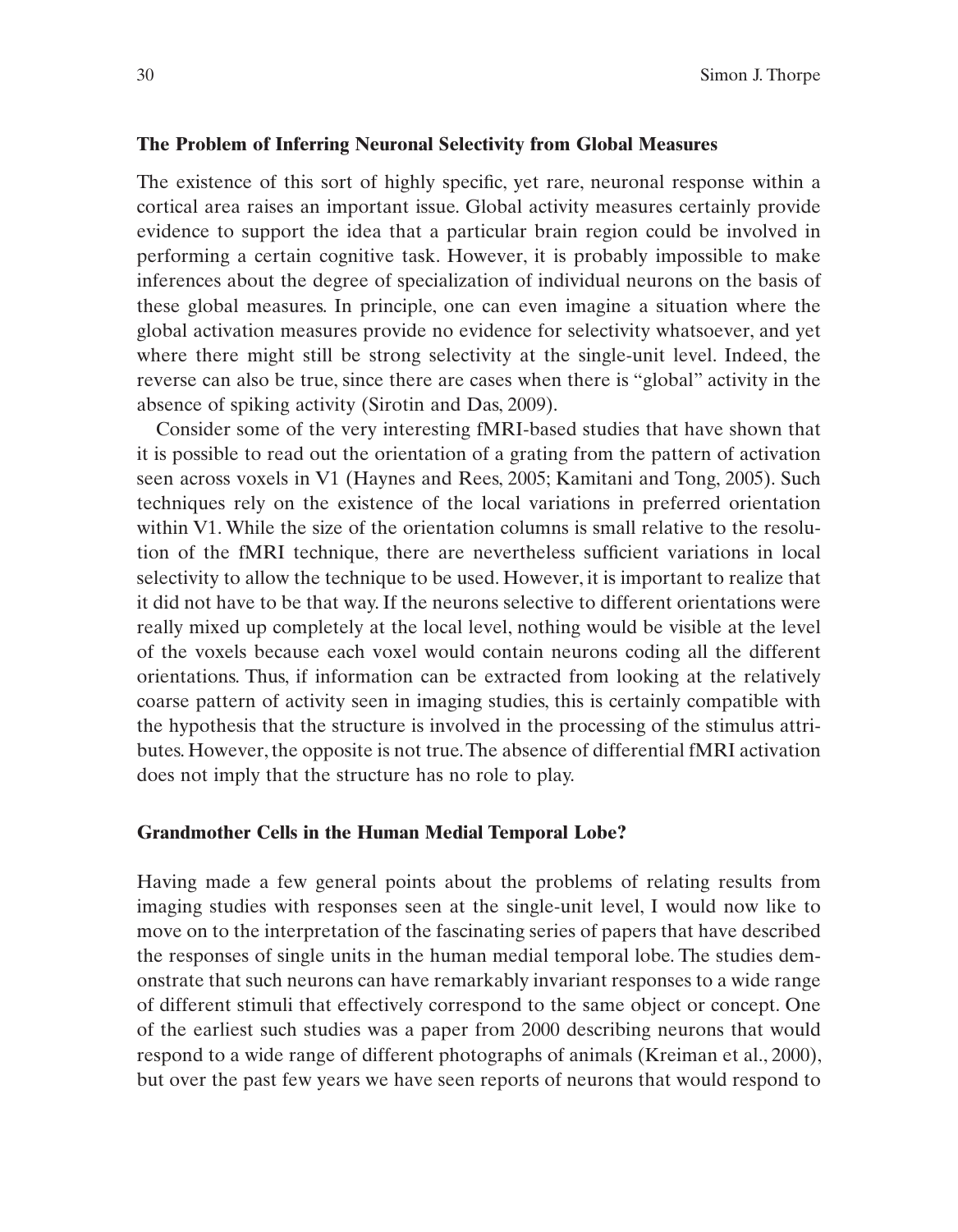many different photographs of a particular actress (the famous "Jennifer-Aniston") cell"), or even to the name of the person written in text (Quian Quiroga et al., 2005). And it is now clear that the same individual neuron can fire selectively to the same stimulus presented via a number of different sensory modalities—vision, text, voice (Quian Quiroga et al., 2009), implying a truly remarkable degree of invariance. Another fascinating result is the fact that when the stimuli are masked, and the duration of the presentation is so short that the subject can only report the nature of the stimulus on some limited percentage of trials, there is a remarkably high correlation on individual trials between whether the neuron responds and whether the subject can report the nature of the stimulus (Quian Quiroga et al., 2008b).

At first sight, such results might appear to provide strong support for the notion of grandmother cell coding. While it is true that there have not actually been any reports of neurons that fire exclusively to the patient's grandmother, the neurons do tend to respond best to stimuli that are personally relevant to the patient, responding in particular to members of the patient's family or members of the experimental team (Viskontas et al., 2009). However, there is a problem with such a view, which stems from the fact that the hit rate for finding such cells appears to be much higher than one would expect if that part of the brain was really using such an explicitly localist coding scheme.

 The critical issue is the number of different objects that the system needs to be able to encode. One widespread source of confusion concerning localist coding is the belief that it would require having one neuron to code every possible stimulus that can be identified. As I have argued previously (Thorpe, 1995; Thorpe and Imbert, 1989b; Thorpe, 2002), this can be easily demonstrated to be erroneous. Consider the output of the retina via the optic nerve, which contains roughly 1 million axons. Even if we only consider the situation where each axon can either be "on" or "off," this means that there are  $2^{1,000,000}$  possible patterns that can be presented. If we assume that we need one neuron to encode each one of these patterns, this would need roughly  $10^{300,000}$  neurons. Assuming a reasonable size for each neuron, this would require that the brain be larger than the known universe—clearly, not the strategy used by natural selection! The error in the argument comes from assuming that we need to know the total number of possible stimuli. In fact, it is the number of visual categories that is the real number of interest. There are no hard and fast numbers for this, but Irving Biederman suggested about 30,000 distinct visual categories (Biederman, 1987), and I myself have suggested a somewhat higher number based on the number of entries in a large encyclopedia (Thorpe and Imbert, 1989a). If we suppose that the real number is something like 100,000, this would mean that the probability that any given cell could be activated by a given familiar stimulus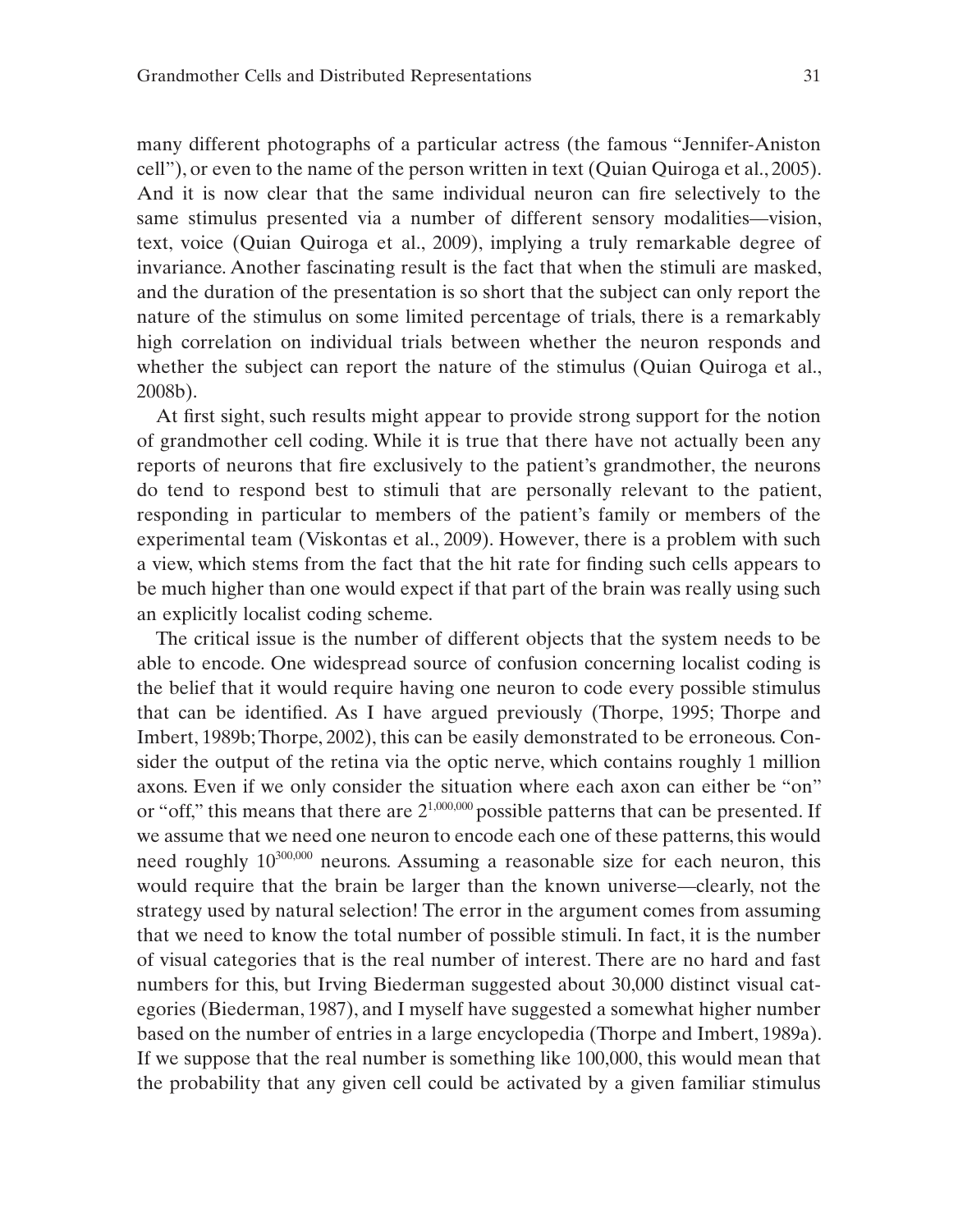should on average be 1 in 100,000, assuming all stimuli to be equally represented. However, it is clear that in the human MTL recoding studies, the chances of finding a cell that responds appears to be much higher than this. Indeed, the probability of activation of a given cell to the sorts of stimuli used in these experiments has been estimated to be 0.54 percent (Waydo et al., 2006).

This point is well made in the paper entitled "Sparse but not 'grandmother cell' coding in the medial temporal lobe" (Quian Quiroga et al., 2008a). In a typical experiment, the researchers are able to record from a few dozen cells simultaneously. During a morning session, they show a set of roughly 100 photographs about five times each to the patient in a random order. Often, they will find one or two cells that respond well to one of the images. Let us suppose that one of the effective images was a photograph of Bill Clinton. During the lunch break, the researchers then constitute a new set of test images, including several other images of Bill Clinton that are then used to analyze the neuronal responses during an afternoon session. This is how they are then able to confirm that a single cell is able to respond to a wide range of different images (and even text strings or speech) that correspond to the same object.

 The critical point is that the hit rate during the morning session is much higher than one would expect if each neuron in the medial temporal lobe were a grandmother cell in a sort of library containing hundreds of thousands of possible objects.

## **Distributed Coding and the Totem Pole Cell Hypothesis**

 In their paper, they conclude that even if individual cells can respond in an invariant way to a highly diverse set of different stimuli that correspond to the same object, it is highly probable that the same cell might also respond to other completely unrelated objects. Rafi Malach has called this idea the totem pole cell hypothesis (Malach, personal communication). According to this idea, each cell has a number of different "faces," and might simultaneously be able to respond invariantly to say " Bill Clinton " but also to some other completely unrelated stimuli — such as the " Taj Mahal" or an episode of *The Simpsons*, for example. Clearly, the probability that the experimenters might hit on two or more totally unrelated stimuli just by chance would be very low. Nevertheless, cells responding to two separate stimuli have been seen occasionally, so the idea is nevertheless a real possibility that deserves to be tested more explicitly. Note that Rafi Malach's totem pole cell hypothesis is a clear case where object identity could only be deduced if one has access to the responses of multiple neurons. Thus, if one such " totem-pole cell " responded to Bill Clinton, the Taj Mahal, and the Simpsons, and another cell responded to another set of stimuli including Bill Clinton, the fact that both cells responded on a given trial could be used to determine that Bill Clinton was present.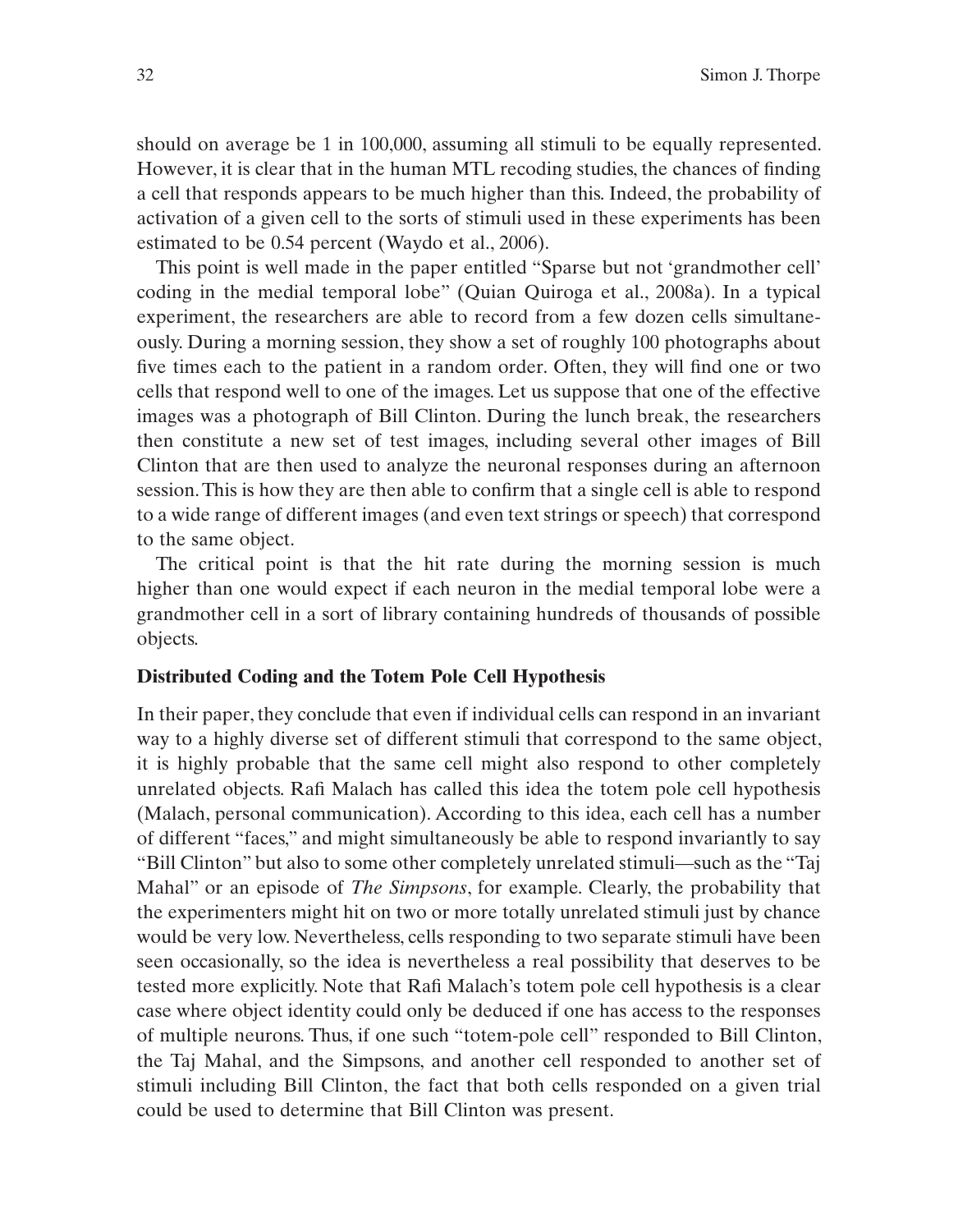# An Alternative Hypothesis for the Significance of MTL Responses: Temporal **Tagging**

 While the high-hit-rate issue appears to argue against the idea that the neurons in the human hippocampus are truly instances of grandmother cell coding, the totem pole hypothesis is perhaps not the only option for explaining the phenomenon. Given the well-known implication of medial temporal lobe structures in memory, it may be interesting to think of how the responses of such neurons might fit within an alternative memory related hypothesis. Suppose that one of the key roles of the hippocampus is to keep track of a subset of all the possible objects and events that we are able to recognize, namely, those that have been experienced in the relatively recent past. According to this view, the neurons in the hippocampus are not a dictionary of all the objects that can be recognized, but rather a dictionary of recently experienced events. Although speculative, this hypothesis fits a number of interesting features of the medial temporal lobe.

 First, it has been known for decades that synapses in the hippocampus are very plastic and show long-term potentiation (LTP) following strong activation (Bliss and Collingridge, 1993; Bliss and Lømo, 1973). This potentiation can last for days and even weeks, meaning that a sensory input that is repeated is likely to produce a stronger response to the second presentation, even when the interval between presentations is a matter of weeks. Second, in a study of neuronal responses in a region close to the anterior thalamus that could potentially receive information from the medial temporal lobe, Rolls and colleagues described neurons that had the remarkable property of responding strongly to effectively any visual stimulus that had been seen recently (Rolls et al., 1982). A particularly remarkable finding is the fact that such neurons could have visual responses that have latencies as short as 130 ms. This form of invariant response to familiar stimuli is a major challenge for computational models, because it implies that there must be massive convergence from higher-order visual areas to allow such a general response. How might this be achieved? It is just conceivable that somehow all possible visual stimuli converge in one processing stage to produce a generic " familiarity " response, but this seems unlikely. Alternatively, it might be that the brain determines familiarity individually for recently encountered objects before putting them all together. Could this be what is seen at the level of the single-unit responses seen in the human medial temporal lobe?

 One of the strategies used by the team performing the human MTL recordings when choosing the initial set of images for testing is to specifically ask the patients for information about their favorite TV programs and movies, together with their preferred actors. This strategy could well be one of the reasons for the high success rates seen in the experiments but leaves open the issue of whether it is the fact that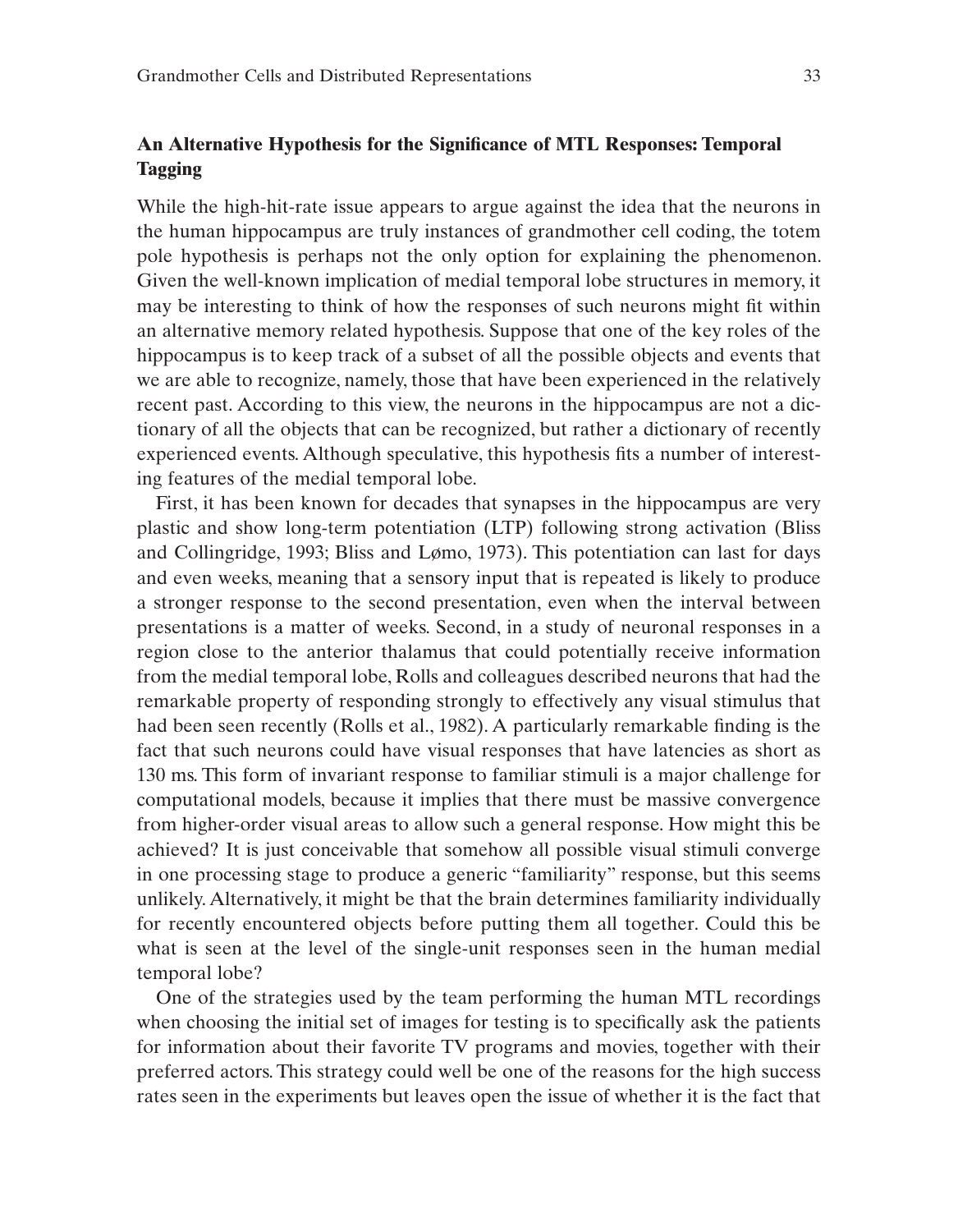the patients are highly familiar with the stimuli or whether it is the fact that they may have seen them relatively recently that is critical. It appears that the neurons can sometimes respond strongly even on the very first presentation of a particular photograph during the morning recording session (Pedreira et al., 2010), and this might be taken as evidence that recency is not critical for obtaining a response. However, as far as I am aware, it would be difficult to rule out the possibility that the patient has seen the stimulus elsewhere in the relatively recent past.

 The hypothesis is therefore that these hippocampal neurons may effectively be keeping track of a relatively limited subset of all possible objects that can be recognized, namely, those that have been experienced within say the past few weeks. The precise duration of this temporal tagging period may not be strictly fixed, but could potentially be related to the maximal duration of LTP mechanisms, that is to say, periods that could extend to several weeks. The critical question would now be to estimate the total number of different objects, scenes, and events that are typically tracked during this period. It may well be thousands or maybe more, but it certainly will be a lot smaller than the total number of objects that we are capable of recognizing, which will probably be orders of magnitude higher. If the numbers really are in the range of thousands, then this might well be able to account for the anomalously high hit rate seen in the hippocampus. Clearly, if during any recording session, it is possible to record from several dozens of neurons, and each is tested with 100 different images, many of which are likely to correspond to stimuli that have been experienced recently, it would be enough to have a system that was only tracking a few thousand stimuli to be relatively confident about finding at least one neuron that could be activated during any given experiment.

 One critical implication of this view of the hippocampus is that a neuron that currently shows highly selective and invariant responses to a particular input (for example, "Jennifer Aniston") is not required to remain selective to that particular stimulus indefinitely. Specifically, if one were able to record again from the same cell two years later (clearly a technical impossibility), it might well be found to respond to something completely different. The idea is that a neuron will remain selective for a particular stimulus as long as that stimulus is reexperienced reasonably frequently, that is to say every few weeks or so.

 We therefore have at least two quite different views about the highly selective responses reported in human medial temporal lobe, and the puzzling fact that the hit rate for finding these cells seems to be excessively high—too high to be compatible with the idea that the hippocampus contains a complete set of grandmothertype cells. The first is the suggestion by Rafi Malach that the cells may be multifaceted, like totem poles, and each capable of responding to many totally different objects. The second option is that the cells may only be responding to a subset of the large number of recognizable objects, namely the subset corresponding to objects that